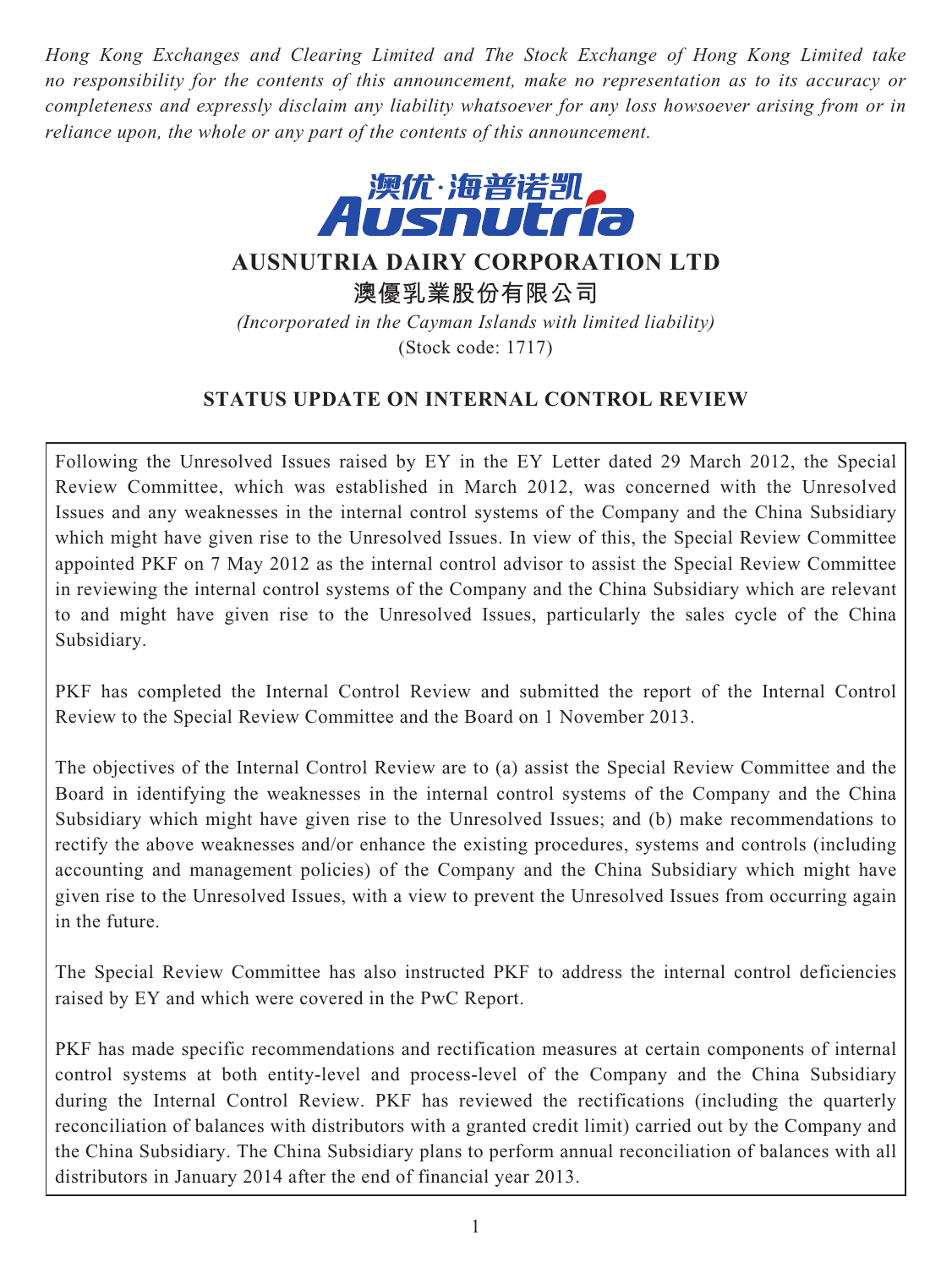Based on the final results of their Internal Control Review during the Testing Period, PKF did not note any material deficiencies in the entity-level and process-level components of internal control systems of the Company and the China Subsidiary identified in the first phase of the Internal Control Review, which have not been rectified, and considers that the material internal control weaknesses that might have given rise to the Unresolved Issues raised by EY and covered in the PwC Report have been rectified.

In view of the results of the Internal Control Review, the Special Review Committee and the Board consider that the material internal control weaknesses that might have given rise to the Unresolved Issues raised by EY and covered in the PwC Report have been rectified. The Special Review Committee and the Board are committed to (i) supervising the management of the Company and the China Subsidiary to complete the implementation of PKF's recommendations to rectify the outstanding medium risk internal control weaknesses, and (ii) maintaining sound and effective internal controls to safeguard shareholders' investment and the Group's assets.

References are made to the various announcements of the Company since 29 March 2012 in relation to, among other things, the Unresolved Issues raised by EY in the EY Letter, a summary of the key findings of the Review carried out by PwC in respect of the Unresolved Issues (the "**PwC Report**"), the preliminary responses from the Management in relation to the Review, the remedial actions taken or to be taken by the Company, the appointment of PKF as the internal control advisor to the Special Review Committee and their review and follow-up review on the internal control systems of the Company and the China Subsidiary (collectively, the "**Internal Control Review**").

Terms used herein shall have the same meanings as those defined in the announcement of the Company dated 18 August 2013, unless otherwise defined herein.

Following the Unresolved Issues raised by EY in the EY Letter dated 29 March 2012, the Special Review Committee, which was established in March 2012, was concerned with the Unresolved Issues and any weaknesses in the internal control systems of the Company and the China Subsidiary which might have given rise to the Unresolved Issues. In view of this, the Special Review Committee appointed PKF on 7 May 2012 as the internal control advisor to assist the Special Review Committee in reviewing the internal control systems of the Company and the China Subsidiary which are relevant to and might have given rise to the Unresolved Issues, particularly the sales cycle of the China Subsidiary.

The Internal Control Review and the implementation of recommendations by PKF was conducted in two phases, the details of which are set out below:

1. PKF carried out the first phase of the Internal Control Review in May 2012 pursuant to which PKF has identified a number of weaknesses in the internal control systems of the Company and the China Subsidiary which might have given rise to the Unresolved Issues and made a number of recommendations to strengthen the related areas of internal control systems.

 The Special Review Committee was concerned with the weaknesses identified by PKF and, accordingly, has requested the Company and the China Subsidiary to implement PKF's recommendations to ensure that similar incidents that might have given rise to the Unresolved Issues will not occur again in the future.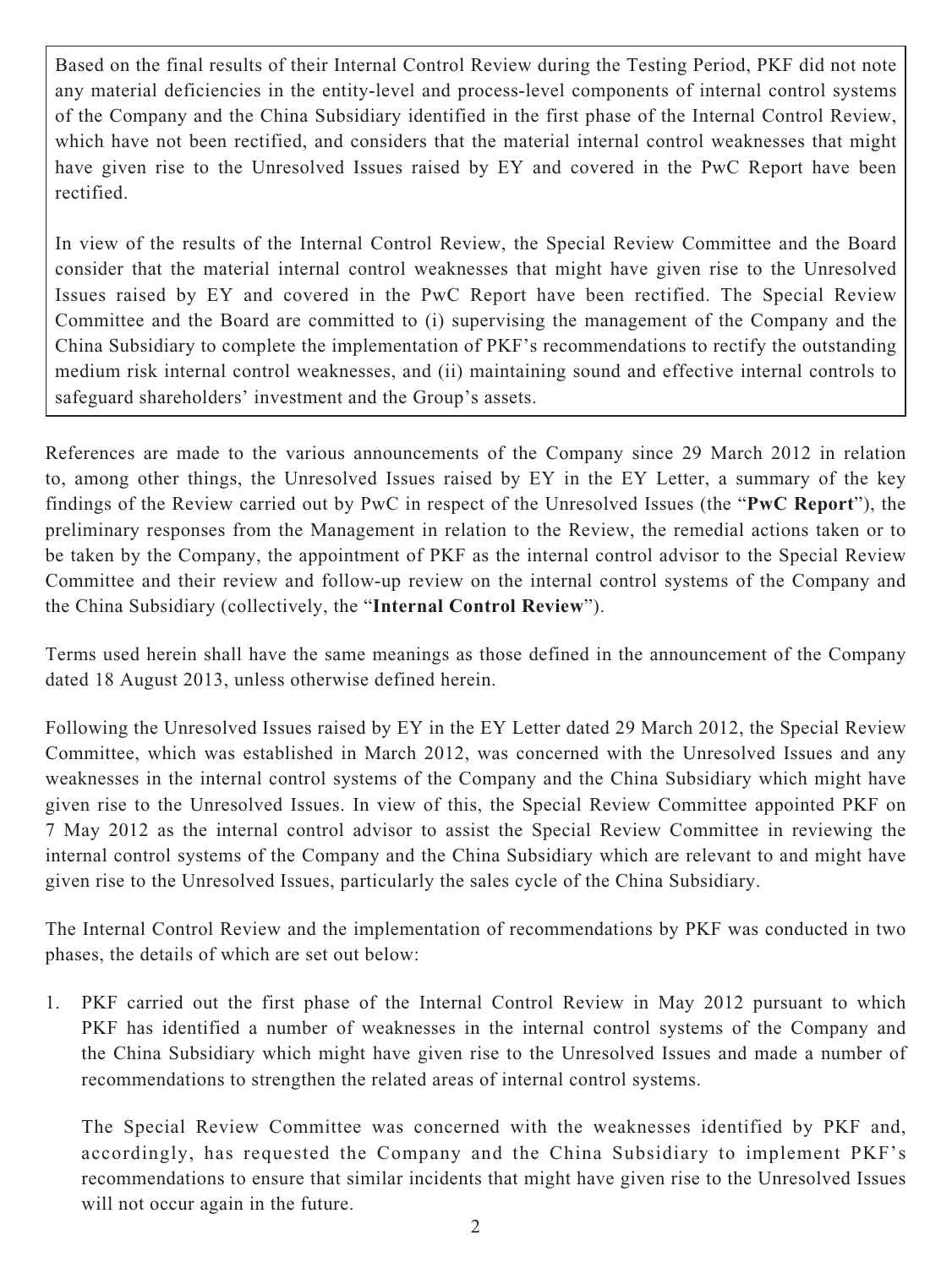The Company and the China Subsidiary have taken rectification actions in strengthening internal control systems of the Company and the China Subsidiary as detailed in the section headed "Summary of rectifications on the internal control deficiencies in the Company and the China Subsidiary relating to the Unresolved Issues" below.

2. PKF carried out the second phase of the Internal Control Review between 27 May 2013 and 9 June 2013 (the "**Testing Period**") to review the rectification actions as well as other information and documents submitted by the Company and the China Subsidiary up to 31 October 2013. PKF submitted the report of its findings of the Internal Control Review to the Special Review Committee and the Board on 1 November 2013.

The scope and key findings of the Internal Control Review are set out below.

## **OBJECTIVES AND SCOPE OF THE INTERNAL CONTROL REVIEW**

The objectives of the Internal Control Review are to (a) assist the Special Review Committee and the Board in identifying the weaknesses in the internal control systems of the Company and the China Subsidiary which might have given rise to the Unresolved Issues; and (b) make recommendations to rectify the above weaknesses and/or enhance the existing procedures, systems and controls (including accounting and management policies) of the Company and the China Subsidiary which might have given rise to the Unresolved Issues, with a view to prevent the Unresolved Issues from occurring again in the future.

The Special Review Committee has also instructed PKF to address the internal control deficiencies raised by EY and which were covered in the PwC Report.

The Internal Control Review covered certain components of internal control systems at both entity-level and process-level of the Company and the China Subsidiary, details of which are set out as follows:

- Control environment
- Risk assessment
- Information and communication
- Monitoring

## **Entity level control Process level control**

- Sales and delivery
- Inventory management for physical quantity of finished goods
- Financial reporting and budgeting
- Information system management
- Related party transactions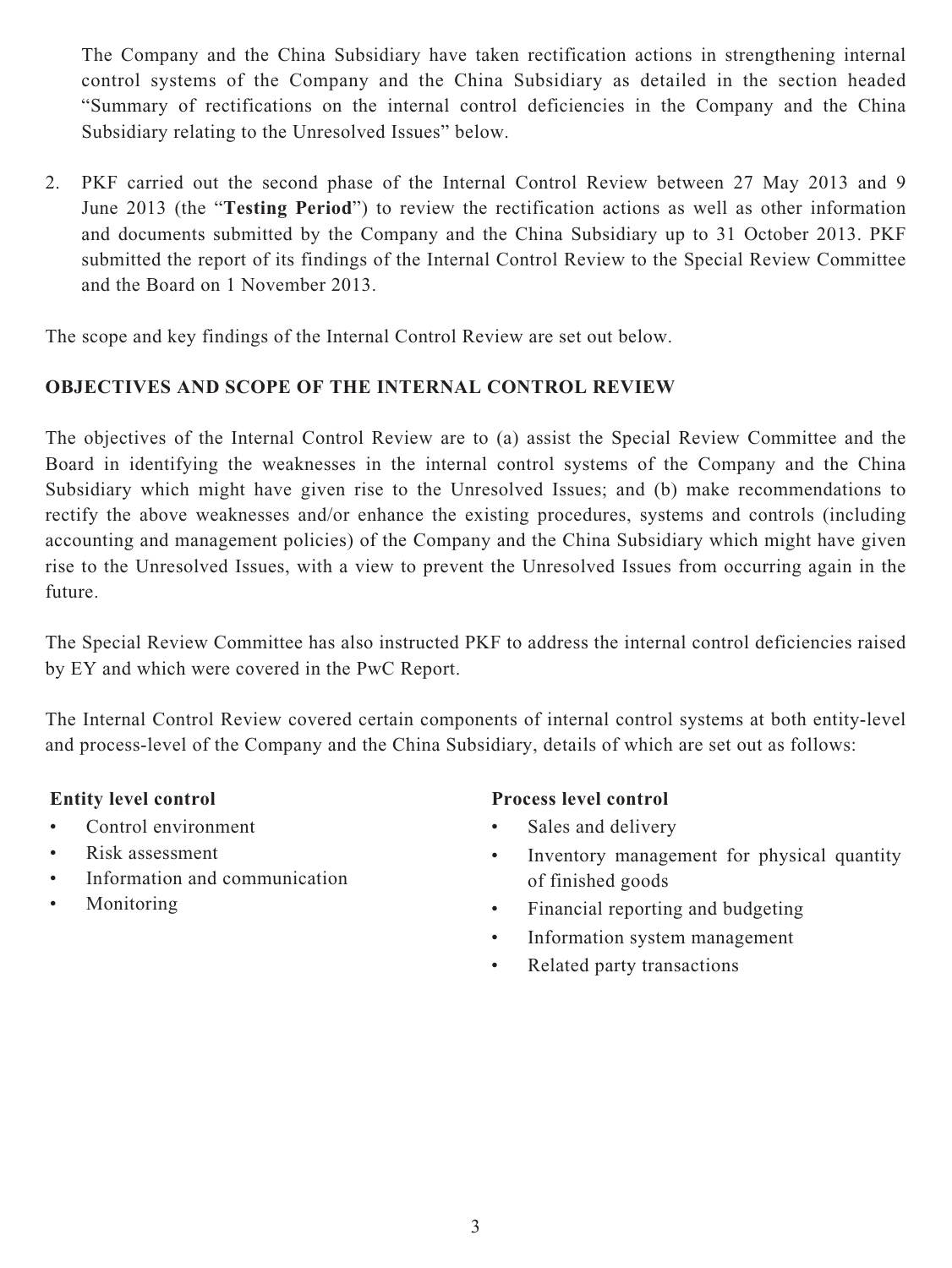### **SUMMARY OF RECTIFICATIONS ON THE INTERNAL CONTROL DEFICIENCIES IN THE COMPANY AND THE CHINA SUBSIDIARY RELATING TO THE UNRESOLVED ISSUES**

#### **(A) Authenticity of delivery notes**

During its audit process for 2011, EY raised doubts over the authenticity of delivery notes relating to certain sale transactions of the China Subsidiary in December 2011. The Special Review Committee, upon its establishment, was concerned with the above issue and accordingly, took the initiative to request the Management to carry out reviews to, among other things, quantify the financial impact in relation to the Unresolved Issues.

Based on its review, the Management informed the Special Review Committee that goods covered by the Questionable December Transactions had not yet been delivered to the distributors before the end of 2011 and accordingly, the Questionable December Transactions should not be recognised as sales in December 2011. Further, according to the findings of the Review by PwC, apart from confirming the extent of the Questionable December Transactions, PwC has also found that there were Questionable November Transactions and other questionable transactions for the period from January to November in 2011 with similar patterns to those of the Questionable December Transactions, particularly the authenticity of the relevant underlying delivery notes and other transportation documents.

In order to prevent the recognition of sales of goods before the distributors' acknowledgement of receipt of goods, the China Subsidiary has improved the New Sales Order System to require the distributors to: (i) acknowledge the receipt of goods online; and (ii) have free access to review and check its order status and account balances with the China Subsidiary online.

The China Subsidiary has also established accounts receivable management policies, including the following:

- (i) those distributors, which have transactions with the China Subsidiary in the month, are required to confirm the balances online. An accountant of the China Subsidiary follows up the outstanding confirmations at the beginning of the following month; and
- (ii) the China Subsidiary collects confirmations from the distributors and performs the reconciliation with the distributors with a granted credit limit on a quarterly basis and with all distributors on an annual basis.

The internal audit department of the China Subsidiary has selected samples of delivery of goods to cross-check information from the Logistic Company and distributors of the China Subsidiary.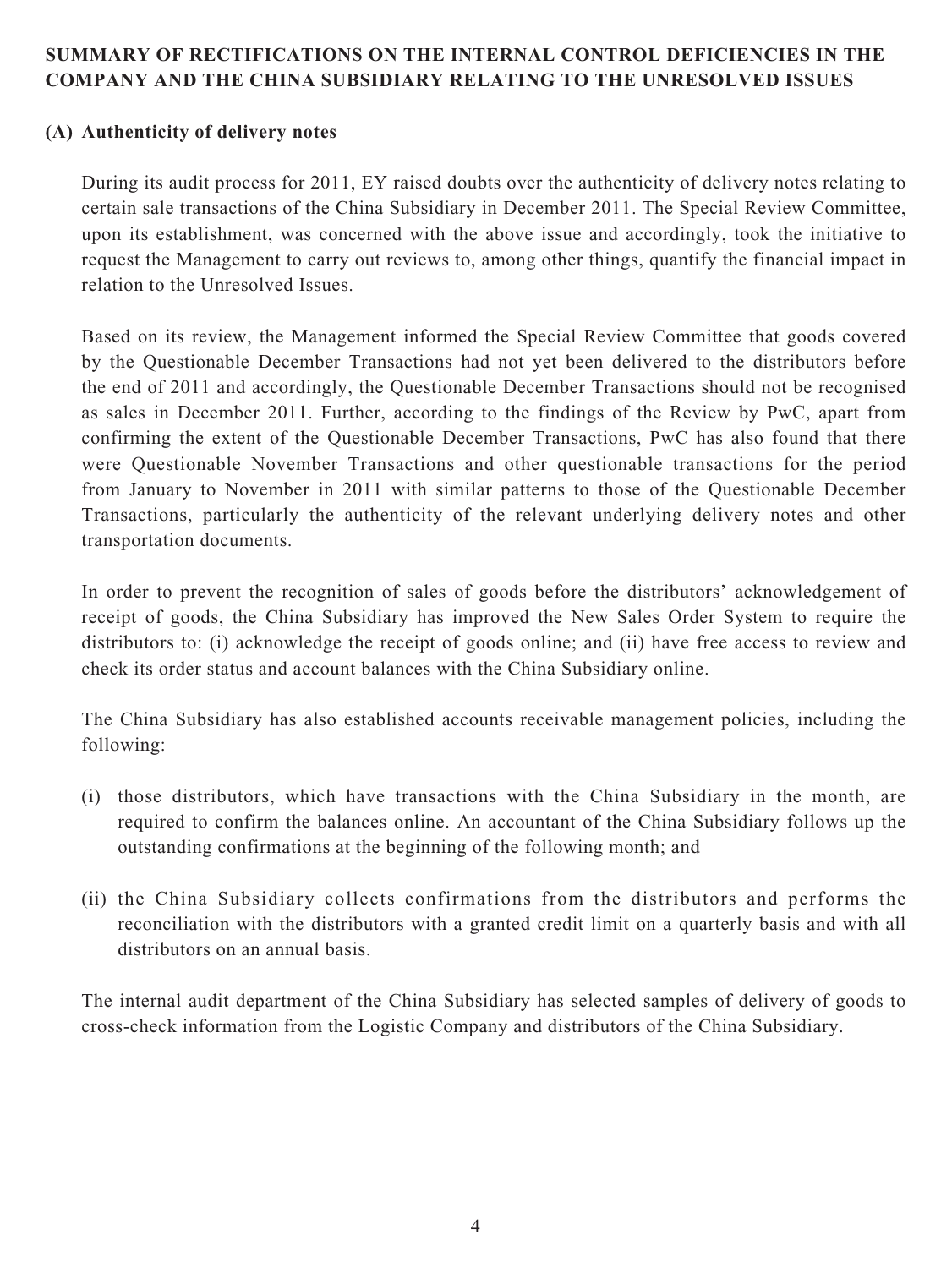#### **(B) Integrity of the Old Sales Order System and the warehouse barcode system**

EY and PwC noted that data in the Old Sales Order System and the warehouse barcode system had been manually altered. The historical data before alteration could not be retrieved because the hard disk which had been used to store the historical data was damaged and there was no backup of the data kept.

In order to detect for any unauthorised alteration to the data in the IT System, the China Subsidiary has purchased and installed a bastion host (an equipment that keeps track the access and changes made to the servers which store all the critical business information of the Company and the China Subsidiary) to monitor operation on the IT System. In addition, an administrator from the information technology ("**IT**") department of the China Subsidiary is assigned to examine, on daily basis, the access and change log, which contains detailed information of log-in user names, operations and operation times. The manager of the IT department of the China Subsidiary will double check the access and change log weekly. The head of the IT department will review the access and change log on an unscheduled basis each month. Any unusual access to or operation on the IT System will be reported to the Chief Financial Officer of the Company with copy to the Audit Committee of the Company.

In addition, the China Subsidiary has improved its various daily IT operation and management processes, in particular setting out rigorous controls over the access to database and system backdoor and the data alteration.

In order to keep proper storage of critical business information of the Company and the China Subsidiary and allow retrieval of historical information when necessary, the China Subsidiary has implemented daily and monthly data backup of the information in the IT System and engaged an independent IT consultant to test data restoration on a monthly basis.

Besides the backup of critical business information, the China Subsidiary has implemented a new policy in relation to the backup of emails whereby all the China Subsidiary's emails are diverted to a designated email account. The emails received and sent in this designated account are automatically downloaded into a computer on a daily basis, which will then be backed up to a separate hard disk on a monthly basis.

## **(C) Discrepancy in the quantity of goods sold and delivered as recorded by the China Subsidiary and by the Logistic Company**

PwC noted that there were discrepancies between the Accounting Records and the Warehouse Records, and between the internal records of delivery and the external records from the Logistic Company. Therefore, the quantity of goods delivered to the distributors recorded in the Accounting Records and/or the Warehouse Records may not be accurate, which, in turn, affect the accuracy of the amount of sales recorded in the Accounting Records.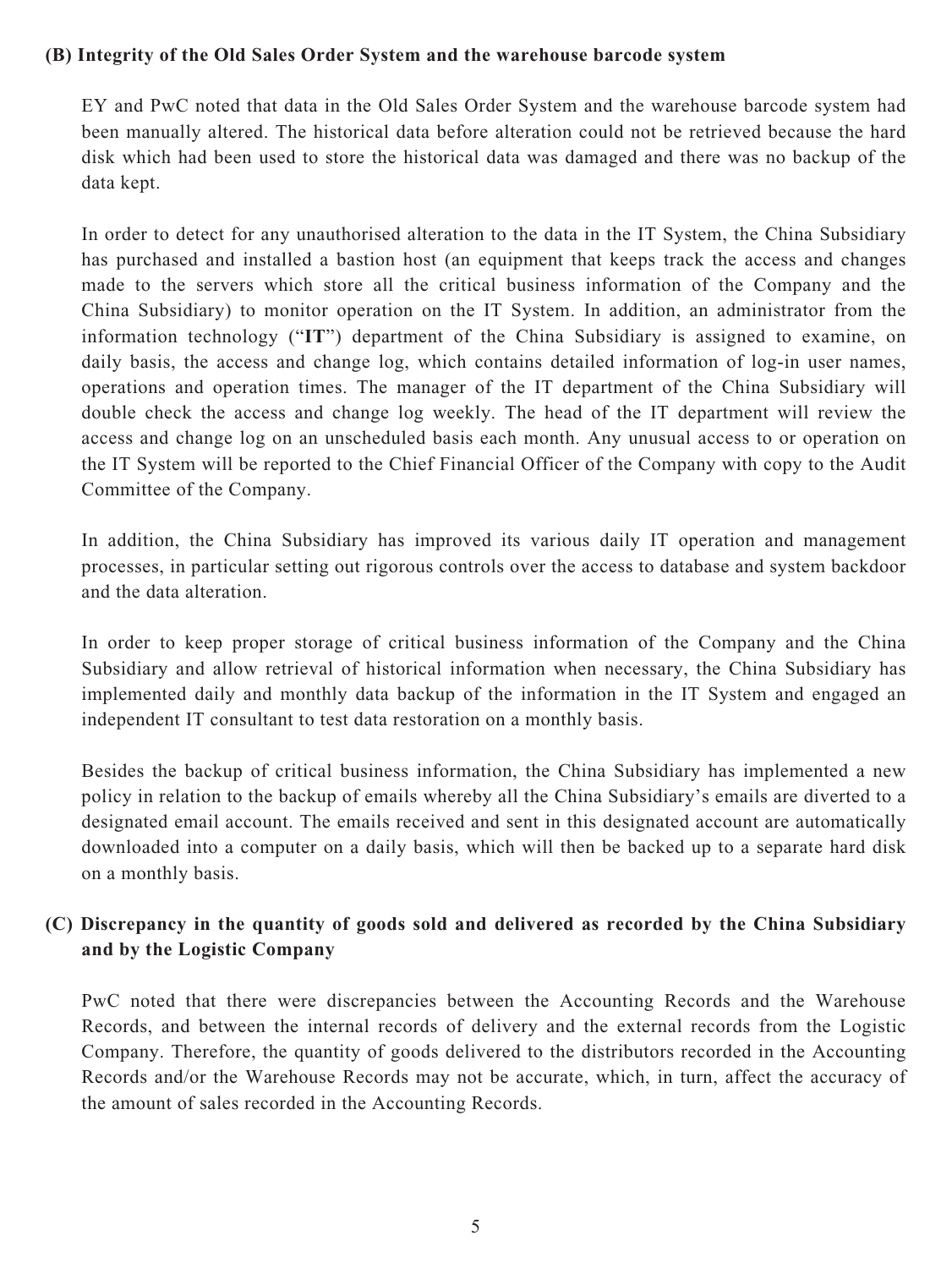In order to verify the quantity of goods delivered to the distributors recorded in the Accounting Records, the China Subsidiary performs monthly reconciliation among records in the New Sales Order System, the Accounting Records, the Warehouse Records and the external records from the Logistic Company.

Monthly physical stock-takes are carried out by the warehouse staff with the participation of the personnel from the finance department of the China Subsidiary. The stock-take results are reconciled with the Accounting Records and the Warehouse Records and reviewed by accounting deputy manager who is not responsible for keeping records of inventory in the finance department.

In order to facilitate the reconciliation of the internal records of delivery and the external records from the Logistic Company, (a) the Logistic Company, at the request of the China Subsidiary, enhanced its system to generate numberings of the delivery notes automatically in sequence solely for the Group and revised the format of its delivery notes to include necessary details of goods delivered for the China Subsidiary to enable easy checking against its internal records of delivery, and (b) the China Subsidiary has requested its finance department to settle logistic expenses only after reconciliations of the Warehouse Records and the records of the Logistic Company have been completed.

#### **(D) Sub-standard control environment and communication**

During the Review by PwC, it was revealed that (a) staff from different departments of the China Subsidiary were instructed to prepare certain underlying documents relating to the Questionable December Transactions; and (b) the developer of the warehouse barcode system was instructed to alter the data in the warehouse barcode system (as stated in (B) above) for December 2011 with a view to matching the data previously provided to EY. None of the staff who were involved in these matters had questioned such instructions nor attempted to report the matters to the senior management of the Company.

In view of such control weaknesses, the Company and the China Subsidiary have amended the code of conduct, established and announced the anti-fraud and whistleblowing policies and procedures and sought the undertakings for compliance with code of conduct from all staff of the Company and the China Subsidiary. Training on the anti-fraud and whistleblowing policies and procedures had been provided to all staff of the Company and the China Subsidiary.

PKF reviewed these rectifications (including the quarterly reconciliation of balances with distributors with a granted credit limit) carried out by the Company and the China Subsidiary during their follow-up review. The China Subsidiary plans to perform annual reconciliation of balances with all distributors in January 2014 after the end of financial year 2013.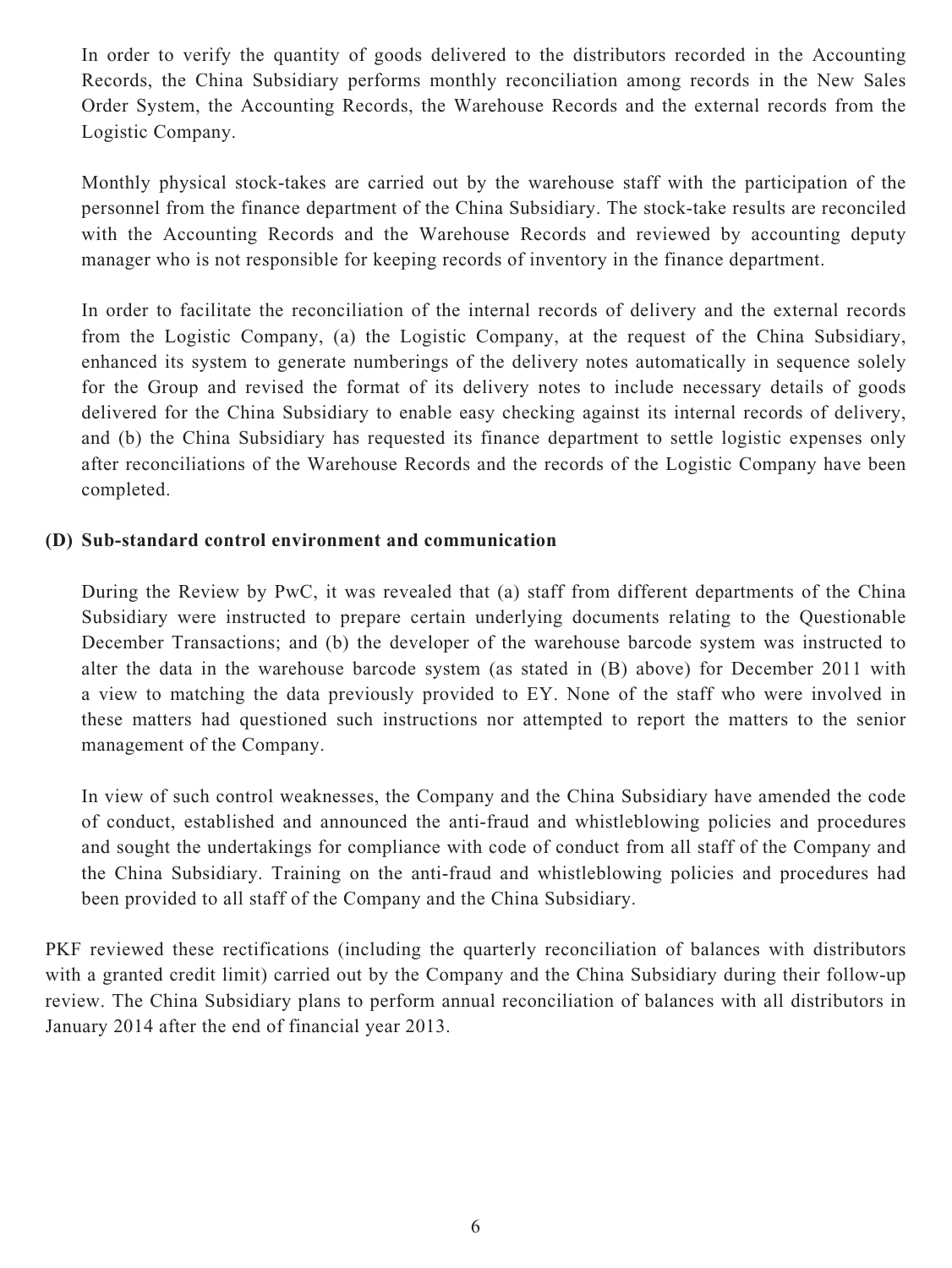## **SUMMARY OF OVERALL RESULTS OF THE INTERNAL CONTROL REVIEW AND OUTSTANDING ISSUES AND ACTION PLANS**

During the follow-up review, all material internal control deficiencies (which may lead to potential material adverse financial impact and/or require urgent rectifications) of the aforementioned entity-level and process-level components of internal control systems of the Company and the China Subsidiary identified by PKF in the first phase have been rectified by the Company and the China Subsidiary. However, there are certain outstanding medium risk internal control weaknesses, which may not lead to potential material adverse financial impact or require urgent rectifications. Nevertheless, the management of the Company and the China Subsidiary have developed the following plans to implement the recommendations of PKF to rectify such outstanding medium risk internal control weaknesses:

- 1. PKF noted that the management of the Company and the China Subsidiary discuss the threats and risks to the businesses arising from changes of internal or external environment (such as change in government policies), assess the impact and develop means of protecting the business in regular management meetings. However, the Company and the China Subsidiary have not performed a systematic risk assessment. In response to this, the China Subsidiary has commenced the systematic risk assessment for 2014 and targets to submit the same to the Board for consideration and approval in December 2013.
- 2. PKF noted that the China Subsidiary did not request any written declaration from external business partners other than its distributors to confirm whether these parties are related parties and/or connected persons (as defined in the Listing Rules) of the Company or the China Subsidiary. In response to this, the China Subsidiary has revised its policy on related party transactions to extend the request for written declarations of relationship with the Company or the China Subsidiary from its suppliers and other business partners with material transactions on an annual basis or before the commencement of business relationship with the Company or the China Subsidiary. The Company or the China Subsidiary plans to collect the declaration from these existing business partners with material transactions with the Company or the China Subsidiary by December 2013.

Based on the final results of their Internal Control Review during the Testing Period, PKF (i) did not note any material deficiencies of the aforementioned entity-level and process-level components of internal control systems of the Company and the China Subsidiary identified in the first phase of the Internal Control Review, which have not been rectified, and (ii) considers that the material internal control weaknesses that might have given rise to the Unresolved Issues raised by EY and covered in the PwC Report have been rectified.

In addition to the rectification measures recommended by PKF, the Company and the China Subsidiary have taken other actions in strengthening internal controls and information technology system of the Company and the China Subsidiary, and restructuring the Board and the senior management of the China Subsidiary (including the resignation of the chief executive officer of the Company and the China Subsidiary, Mr. Chen), the details of which were disclosed in the announcement of the Company dated 18 August 2013.